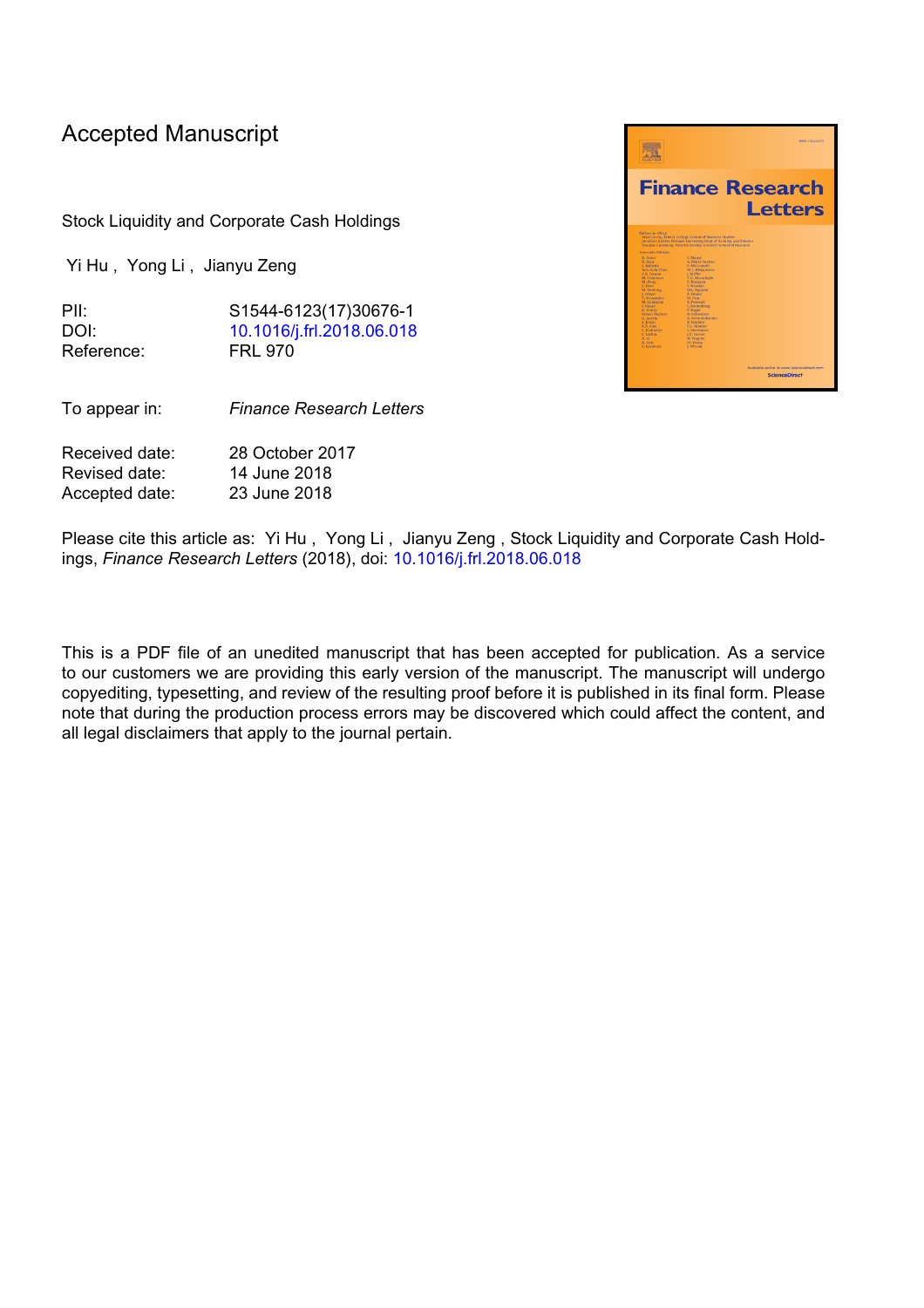## **Highlights**

- This paper investigates the effects of stock liquidity on corporate cash holdings in U.S.
- We show that firms with liquid stocks hold less cash after controlling firm characteristics, industry and year fixed effects.
- We show that the increase in stock liquidity causes firms to reduce cash holdings.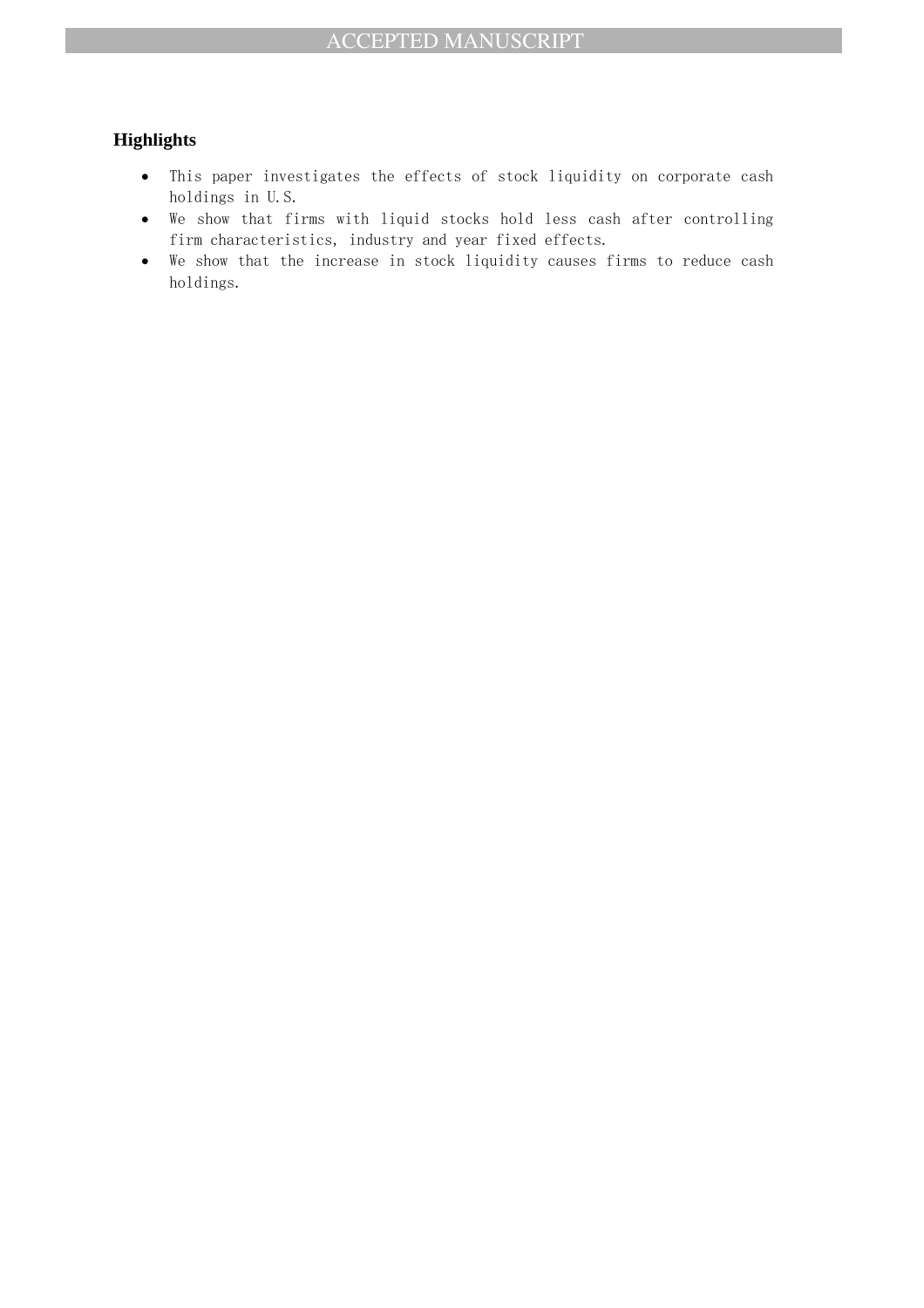## **Stock Liquidity and Corporate Cash Holdings**

Yi Hu<sup>a</sup>, Yong Li<sup>a\*</sup>, and Jianyu Zeng<sup>a</sup>

*<sup>a</sup>Hanqing Advanced Institute of Economics and Finance, Renmin University of China, Beijing, China* 

\*Corresponding author.

E-mail addresses: gibbsli@ruc.edu.cn (Y. Li).

0307a, Mingde Main Building Renmin University of China, Beijing, China, 100872 Li gratefully acknowledges the financial support by the Fundamental Research Funds for the Central Universities, and the Research Funds of Renmin University of China (No, 14XNI005) . Corresponding email: gibbsli@ruc.edu.cn

This paper investigates the effects of stock liquidity on corporate cash holdings in the U.S. We show that firms with liquid stocks hold less cash after controlling for several firm characteristics, industry and year fixed effects. To mitigate endogenous concerns, we further employ decimalization in the U.S. stock market as an exogenous shock and find the increase in stock liquidity causes firms to reduce cash holdings.

Keywords: stock liquidity; cash holdings; decimalization

JEL classification: C90; G32; G34

### **I. Introduction**

Previous studies show that firms hold cash for several reasons, such as transaction motives, precautionary motives and agency motives (Opler et al., 1999; Bates et al., 2009). In static trade off theory, corporate cash holdings are determined by the marginal cost of liquidity assets shortage and the opportunity cost of holding liquidity assets. In agency theory, entrenched managers prefer to hold excess cash. Since cash allows managers to make investment without the monitoring and punishment from the capital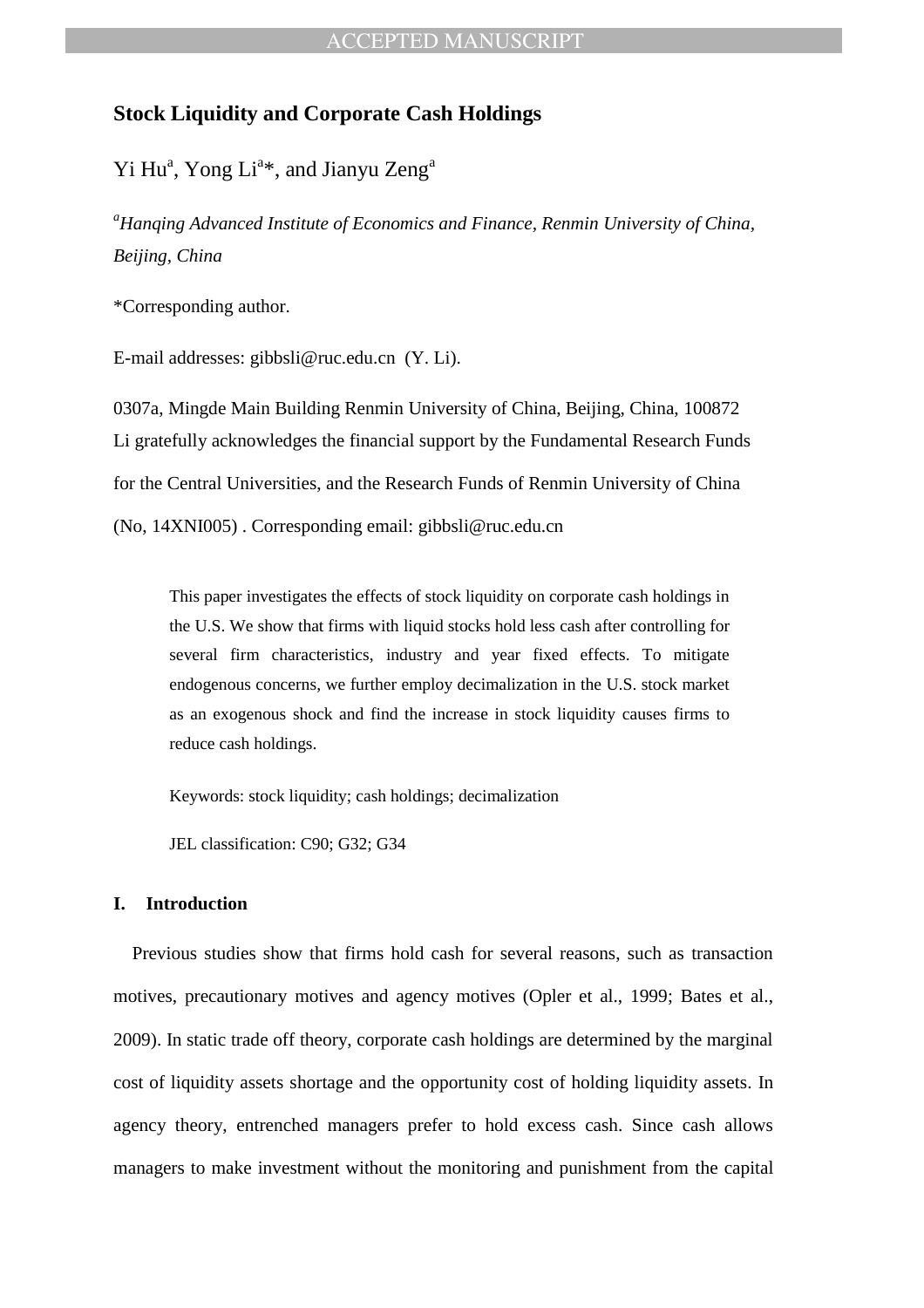market.

In this paper, we argue that stock liquidity has a negative effect on corporate cash holdings. First, stock liquidity reduces the cost of equity issuing and debt financing (Butler et al., 2005; Huang et al., 2015), lowering the cost of liquidity assets shortage. Second, stock liquidity can enhance corporate governance through both increasing blockholder intervention and amplifying threat of exit (Edmans et al., 2013), making managers less entrenched. Hence, according to static trade off theory and agency theory, firms with liquid stocks will hold less cash.

Our study has two main contributions. First, to our knowledge, this study is the first attempt to investigate the impact of stock liquidity on corporate cash holdings. Second, we use decimalization as a quasi-natural experiment to effectively mitigate endogenous concerns in our tests.

#### **II. Data and Variables**

We obtain our data from two data sources. Accounting variables are from COMPUSTAT and intra-day stock data is from TAQ. The sample period is from 1993 to 2013 and we exclude financial firms and utility firms. Following Opler et al. (1999), we measure cash holdings as the ratio of cash and short-term investments to net assets. We use the negative natural logarithm of the annual dollar effective spread as our liquidity measure. The annual dollar effective spread is calculated as the equallyweighted average of the daily dollar effective spread over a fiscal year for a stock. The daily dollar effective spread is defined as the simple average of the dollar effective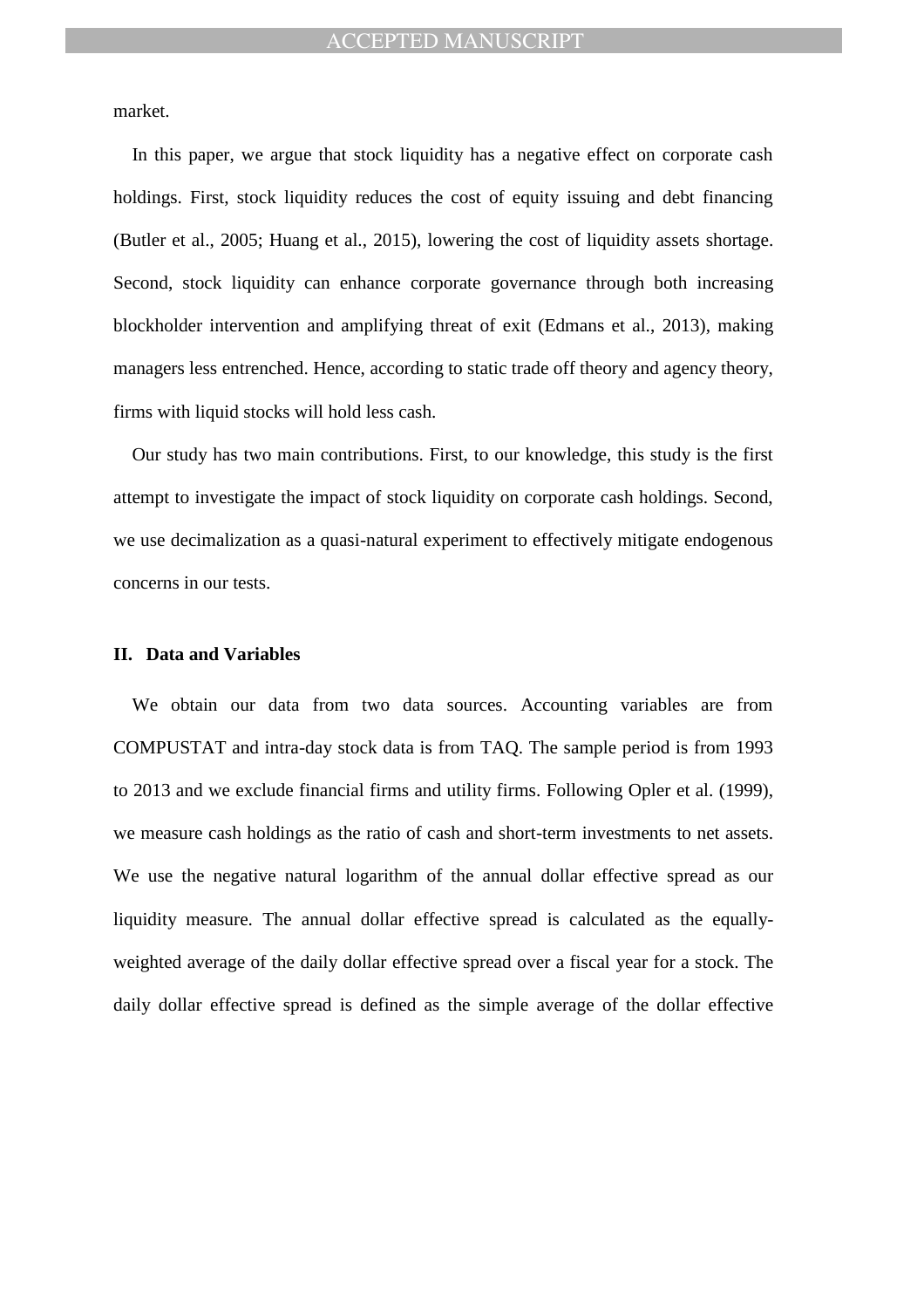spreads for each matched quote/trade<sup>1</sup> over a trading day for each stock in our sample. Our control variables include firm size, market-to-book ratio, cash flow, net working capital, capital expenditures, leverage, industry cash flow volatility, dividend dummy, R&D and acquisitions expenditures, all of which have been shown having effects on corporate cash holdings in literature. Additionally, we control the close price at the end of the fiscal year to remove the influence of price level on the dollar effective spread. We also include year dummy variables and 2-digit SIC industry dummy variables to control year fixed effects and industry fixed effects in our regression tests. Table 1 gives the detailed descriptions for these variables. Summary statistics for variables are listed in Table 2. The average (median) cash holding is equal to approximately 31.2% (6.8%) of net assets. The stock liquidity measure LIQ has a mean value of 2.858 and a median value of 2.827 (The mean (median) of the annual dollar effective spread is 10 (5) cents in our sample, which is comparable to Holden and Jacobsen (2014)).

> [Table 1 near here] [Table 2 near here]

### **III. Empirical Results**

 $\overline{a}$ 

Our baseline model for testing the effects of liquidity on cash holdings is as follows:

CASH<sub>it</sub> =  $a + b * LIQ_{i,t} + c * Control_{i,t} + INDUSTRY + YEAR + \varepsilon_{i,t}$  (1)

<sup>&</sup>lt;sup>1</sup> We use the WRDS derived WCT files that have matched trades and NBBO quotes. They are located on wrds-cloud.wharton.upenn.edu under /wrds/nyse/sasdata/wrds taqs ct directory. Following Holden and Jacobsen (2014) we also filter trades with "crossed" or "locked" NBBO quotes.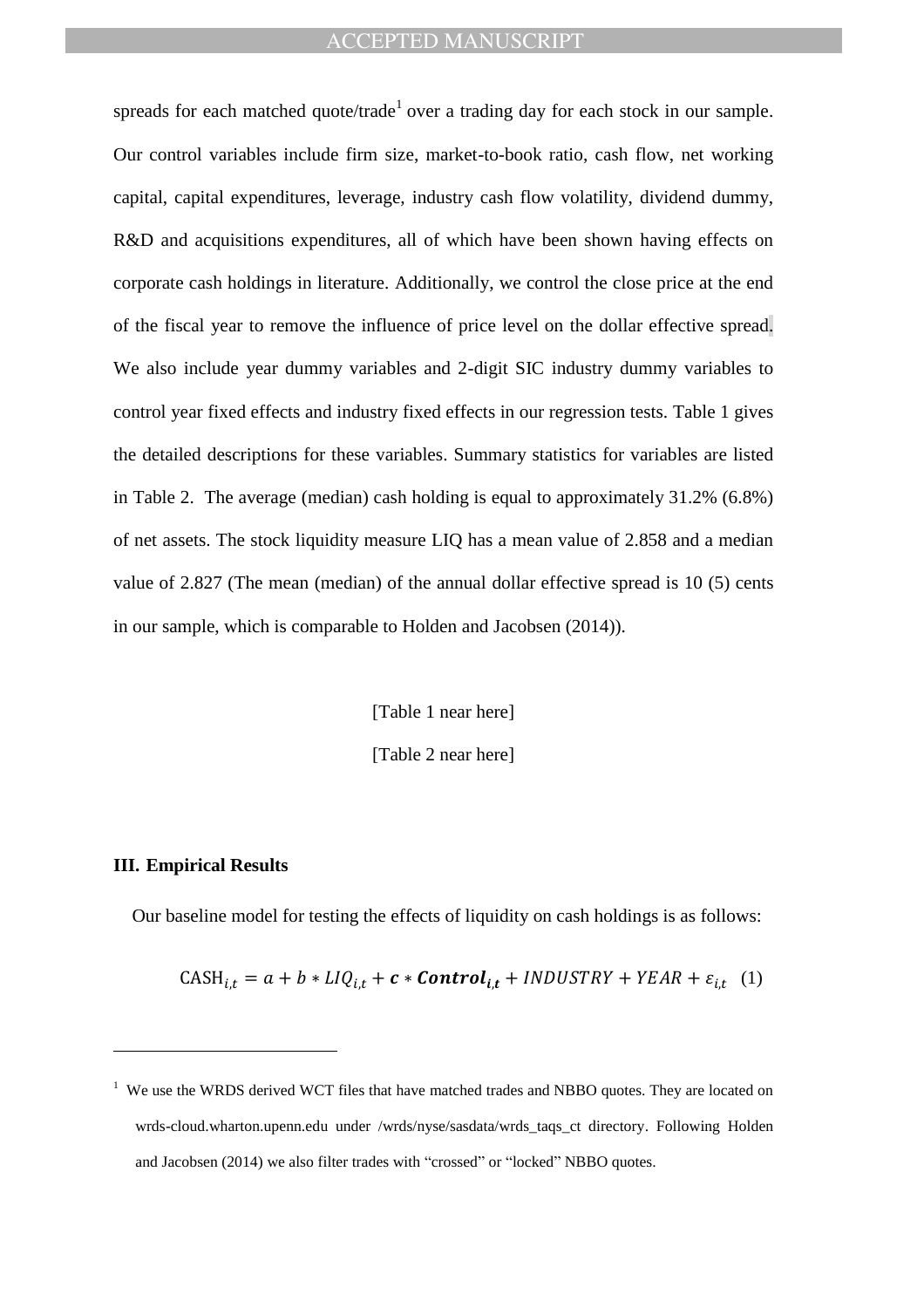We predict that the coefficient of LIQ is significantly negative, indicating that firms with liquid stocks will hold less cash.

#### [Table 3 near here]

Table 3 shows the regression results and the sample period is from 1993 to 2013. In Model 1 and Model 2, the independent variable is contemporaneous liquidity and in Model 3 and Model 4, the independent variable is lagged liquidity. In all regressions, the coefficient of liquidity is significantly negative, indicating that firms with liquid stocks hold less cash.

Stock liquidity and corporate cash holdings may be jointly determined by firms' unobservable characteristics, or there may be a reverse causality. To mitigate such concerns, we employ decimalization as an exogenous shock to stock liquidity. Over the period, August 28, 2000 to January 29, 2001, NYSE and AMEX changed the minimum tick size from \$1/16 to pennies. NASDAQ decimalized shortly after, over the period, March 12, 2001 to April 9, 2001. Decimalization reduced investors' trading cost and enhanced stock liquidity. Moreover, since this event can't be affected by firm behaviours, decimalization provides an ideal setting for our tests.

We construct our treatment group and control group following Fang et al. (2014). We first sort firms into tertiles based on their liquidity change from pre-decimalization year  $(t-1)$  to post-decimalization year  $(t+1)$ . The top tertile includes firms having a largest increase in liquidity and the bottom tertile includes firms experiencing a smallest increase in liquidity. We then drop the middle tertile and estimate a probit model to predict whether a given firm belongs to the treatment group (top tertile). All control variables in equation (1) as well as the liquidity measure at the pre-decimalization year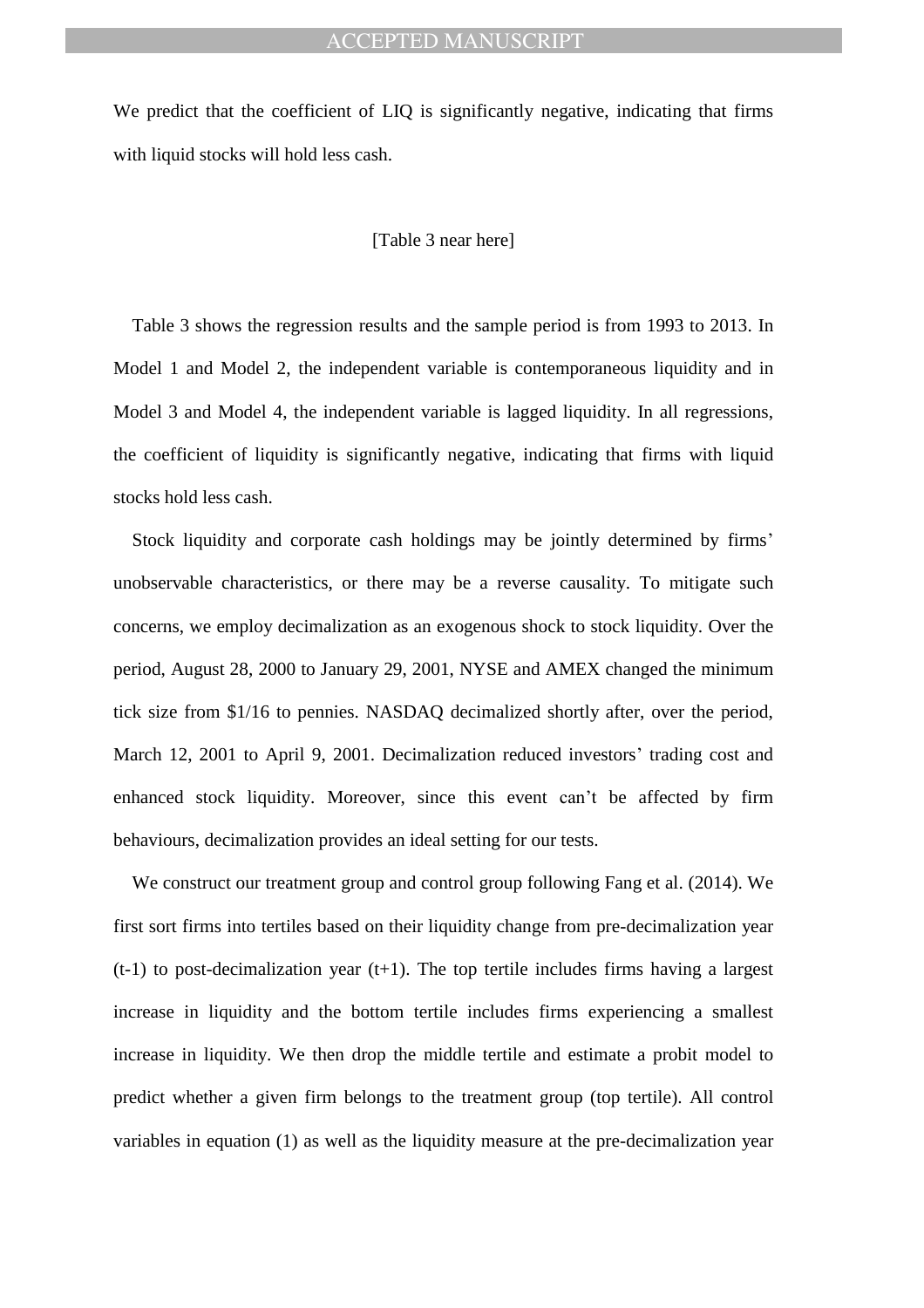are included in our probit model. Then, we use the predicted probability to conduct nearest-neighbour propensity score matching and obtain our final treatment group and control group.

[Table 4 near here]

[Table 5 near here]

Table 4 reports the matching diagnostic test. As shown in table 4, in pre-match sample, firm characteristics have strong predictive power for whether a firm belongs to the latent treatment group, while, in post-match sample, firm characteristics have no predictive power. Table 5 shows that in post-match sample, all the differences of firm characteristics between the treatment group and the control group are not significant. Overall, table 4 and table 5 indicate that our propensity score matching successfully remove the observable differences between treatment firms and control firms.

We then conduct the following DID test using the post-match sample:

CASH<sub>it</sub> =  $a * After_t + b * Treat_t + c * Treat_t * After_t + d * Control_{it} +$  $INDUSTRY + YEAR + \varepsilon_{i,t}$ (2)

After is a dummy variable equal to one if the year is after decimalization, and zero otherwise. Treat is a dummy variable equal to one (zero) for firms in the treatment (control) group. Since firms in the treatment group experience largest increase in liquidity after decimalization, we predict the coefficient of interaction term is significantly negative.

[Table 6 near here]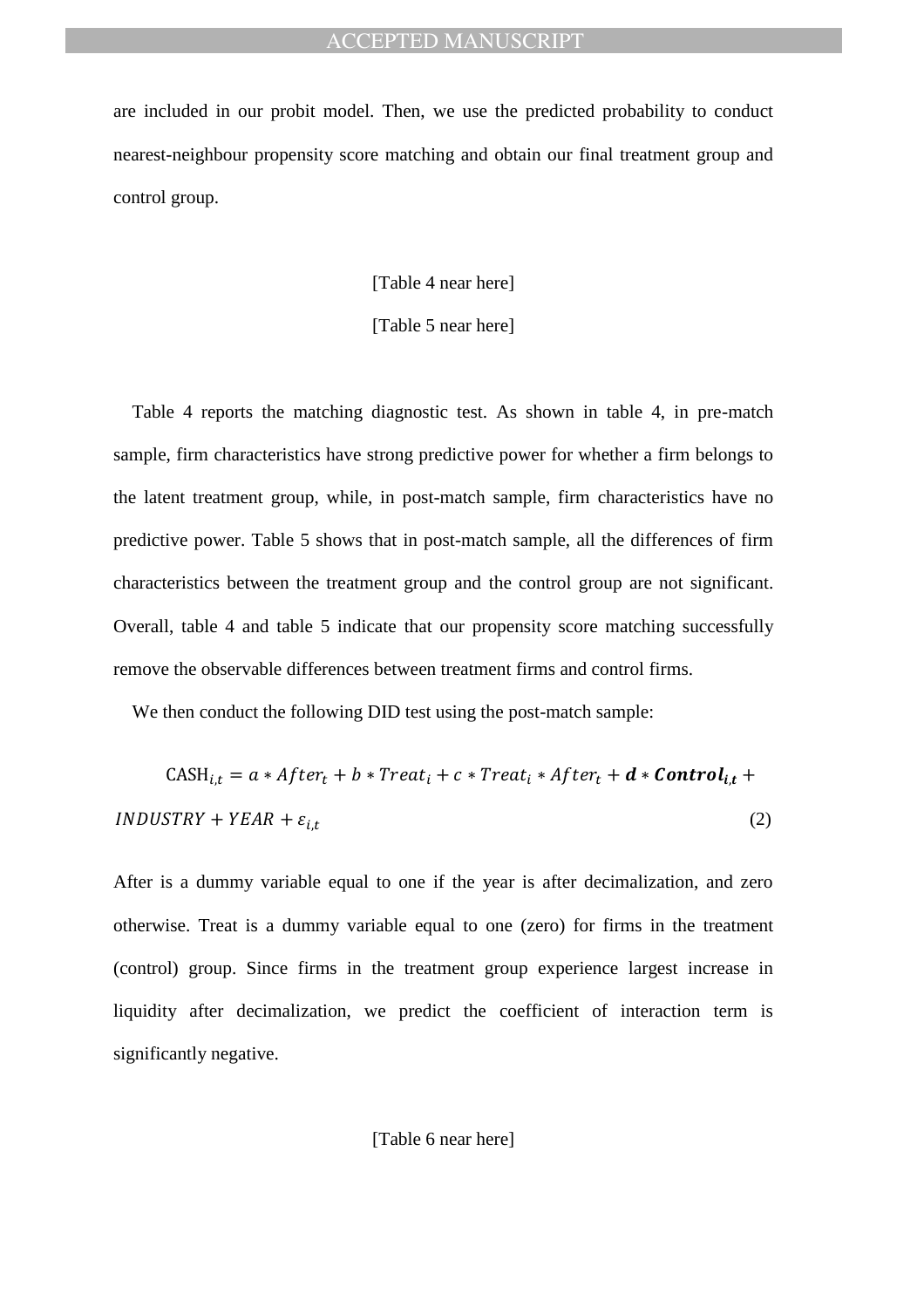Table 6 reports the results of DID regressions and the sample period is three years before and after decimalization. The coefficient of interaction term is significantly negative for all of the four models, indicating that firms experiencing largest increase in liquidity will significantly reduce cash holdings.

### **IV. Robustness**

 $\overline{a}$ 

Another concern is that our DID results may be spuriously driven by the dot-com crash. As previously noted, the tick size change from \$1/16 to decimals in 2001 coincided with the bursting of the dot-com bubble, leading to a large price drop on Nasdaq and a recession in the U.S. Firms experiencing large price drop may have the largest decrease in liquidity. Meanwhile, firms whose stock prices dropped more during the recession may hold more cash for precautionary motive. Hence, our PSM-DID results in table 6 may be contaminated by this confounding factor. To alleviate this concern, we repeat the tests in tables 4, 5, and 6 for high-tech firms and manufacturing firms, separately. Our industry classification here follows Fama and French 10 industryclassification scheme<sup>2</sup>. Since the bursting of the dot-com bubble has much less influence on the manufacturing industry than the high-tech industry. If our previous DID results are not spuriously driven by such cofounding event, we expect to see significant treatment effects not only in the high-tech subsample but also in the manufacturing subsample.

[Table 7 near here]

<sup>&</sup>lt;sup>2</sup> More details about Fama and French 10-industry classification scheme please see French's data library (http://mba.tuck.dartmouth.edu/pages/faculty/ken.french/Data\_Library/det\_10\_ind\_port.html).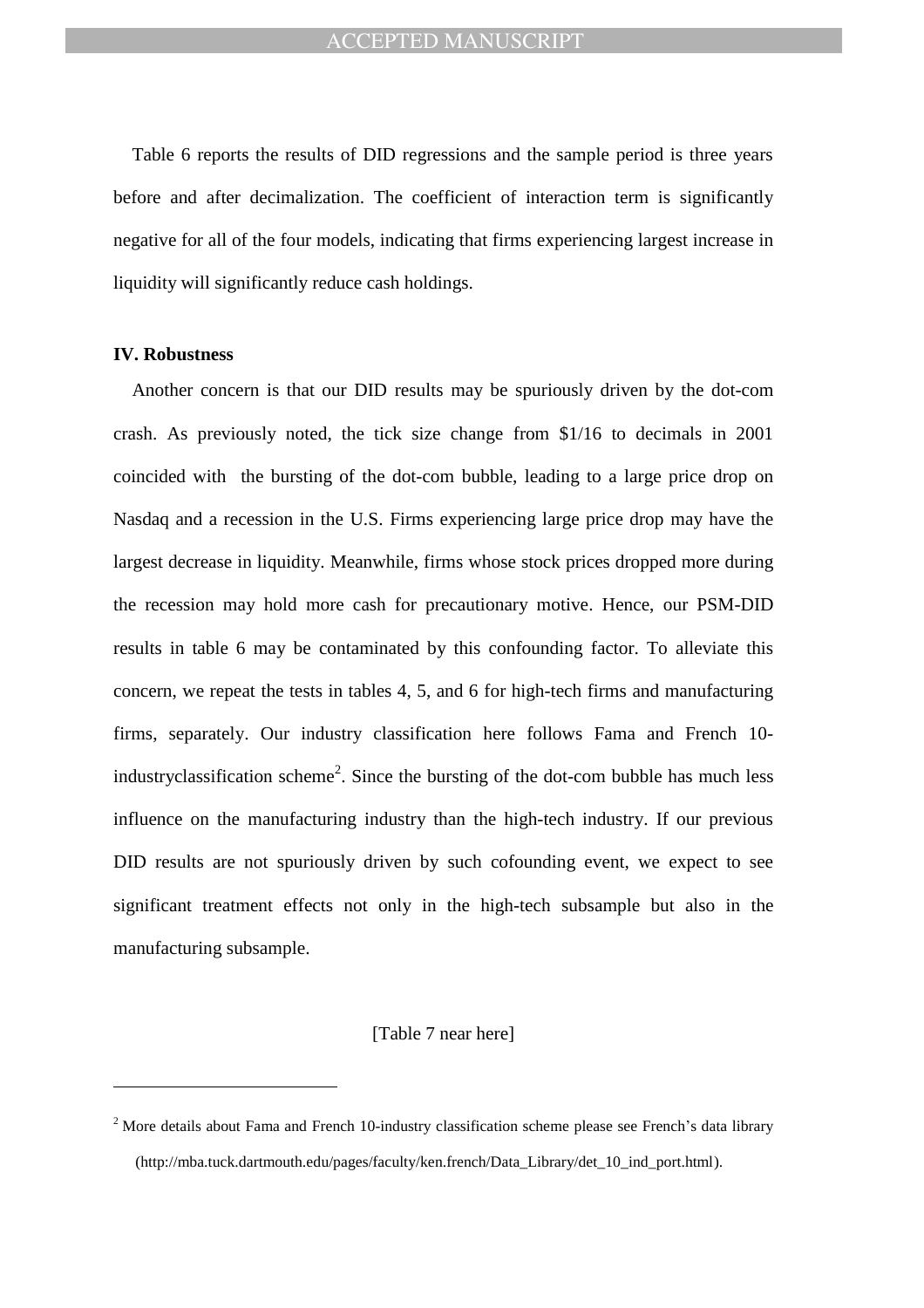#### [Table 8 near here]

Panel A and Panel B of Table 7 report the matching diagnostic test for the high-tech subsample and the manufacturing subsample, respectively. As shown in table 7, none of the matching variables are statistically significant in post-match sample (column 2 and 4) for both subsamples. Table 8 also indicates that in post-match sample, all the differences of firm characteristics between treatment firms and control firms are insignificant for both the high-tech subsample (panel A) and the manufacturing subsample (Panel B). Overall, table 7 and table 8 show that our matching scheme effectively alleviate the observable differences between the treatment group and the control group for both subsamples.

#### [Table 9 near here]

We then re-run the DID regressions using these two post-match subsamples, separately. Panel A and Panel B of table 9 report the DID results for the high-tech subsample and the manufacturing subsample, respectively. The coefficient of interaction term is significantly negative for all models in both the high-tech subsample (Panel A) and the manufacturing subsample (Panel B). Overall, table 9 indicates that our PSM-DID results are not likely spuriously driven by the contemporaneous dot-com crash, which could influence both stock liquidity and corporate cash holdings.

#### **V. Conclusion**

This study is the first attempt to show the relation between stock liquidity and corporate cash holdings. We find firms with liquid stocks hold less cash after controlling several firm characteristics. To mitigate endogenous concerns, we employ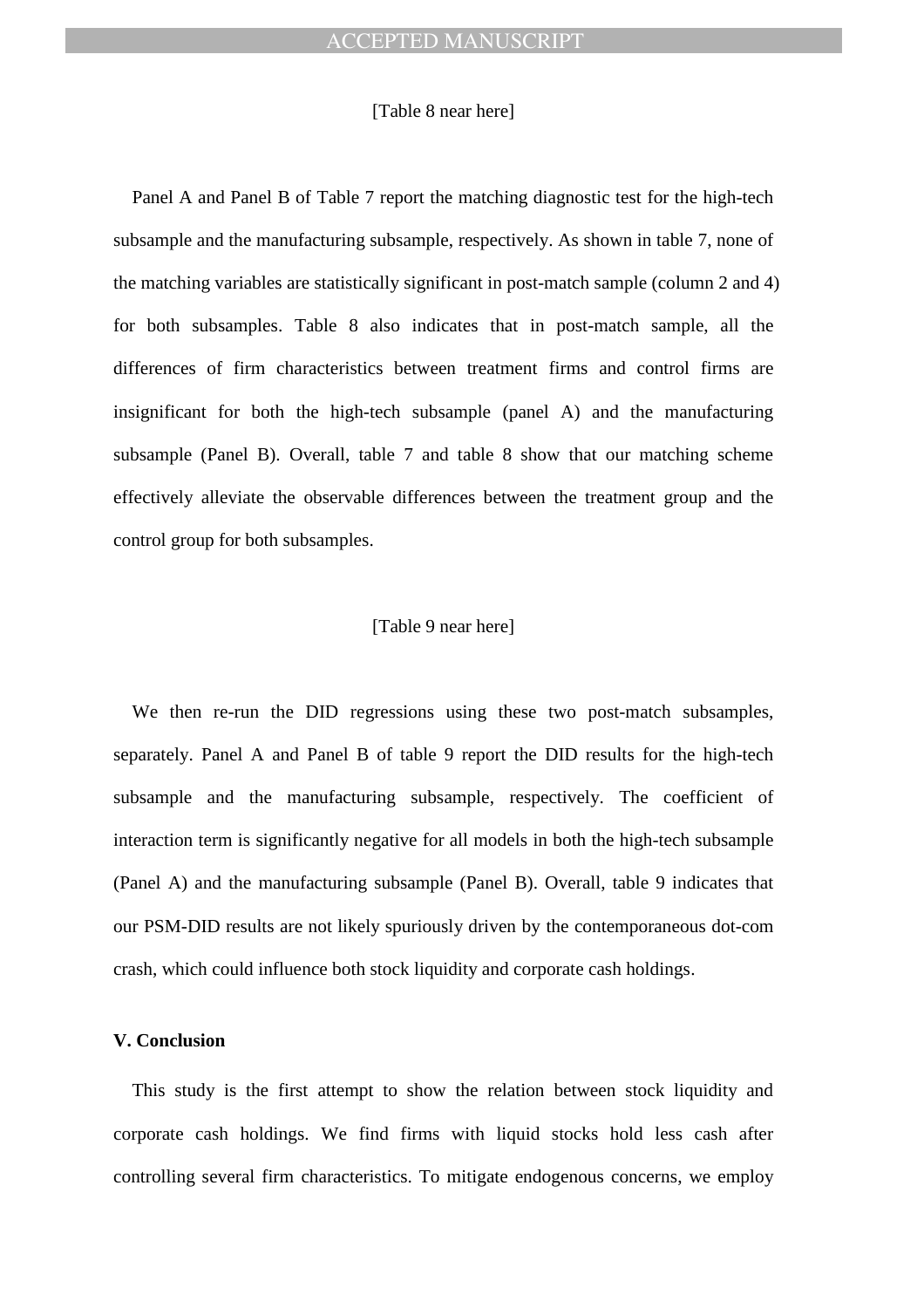decimalization as a quasi-natural experiment and find firms experiencing largest

increase in liquidity will significantly reduce cash holdings.

## **References**

[1] Bates, T. W., Kahle, K. M., Stulz, R. M. 2009. "Why Do U.S. Firms Hold So Much More Cash than They Used To?" Journal of Finance 64 (5): 1985-2021.

[2] Butler, A. W., Grullon, G., Weston, J. P. 2005. "Stock Market Liquidity and the

Cost of Issuing Equity." Journal of Financial and Quantitative Analysis 40 (2): 331-348.

[3] Edmans, A., Fang, V. W., Zur, E. 2013. "The Effect of Liquidity on

Governance." Review of Financial Studies 26 (6): 1443-1482.

[4] Fang, V. W., Tian, X., Tice, S. 2014. "Does Stock Liquidity Enhance or Impede Firm Innovation?" Journal of Finance 69 (5): 2085-2125.

[5] Holden C. W., Jacobsen S.2014. "Liquidity Measurement Problems in Fast, Competitive Markets: Expensive and Cheap Solutions" Journal of Finance 69(4): 1747- 1785.

[6] Huang, H. H., Huang, H., Oxman, J. J. 2015. "Stock Liquidity and Corporate Bond Yield Spreads: Theory and Evidence." Journal of Financial Research 38 (1): 59-91. [7] Opler, T., Pinkowitz, L., Stulz, R., Williamson, R. 1999. "The Determinants and Implications of Corporate Cash Holdings." Journal of Financial Economics 52 (1): 3-46.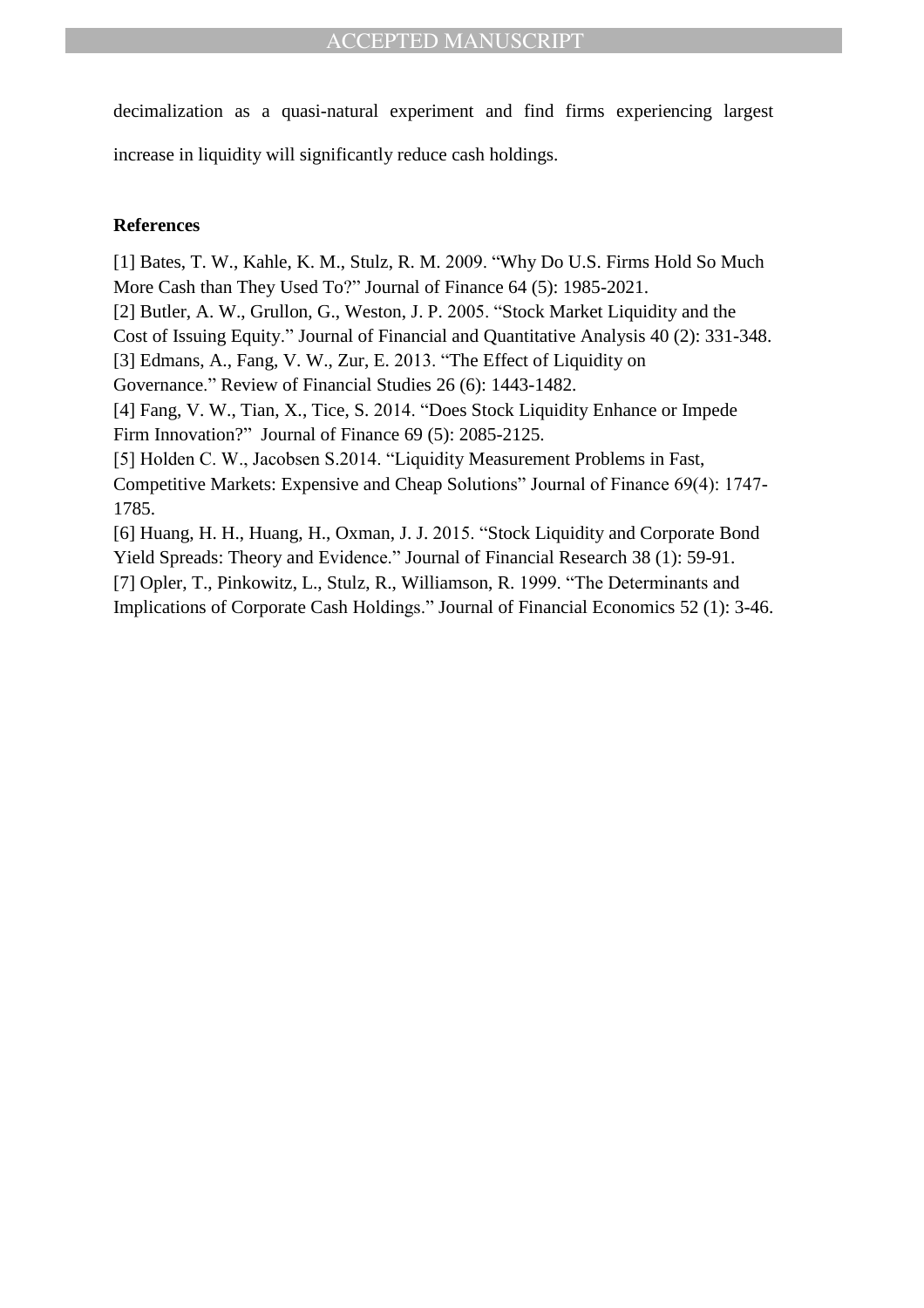| Variable                    | Descriptions                                                                                  | Compustat items                                         |
|-----------------------------|-----------------------------------------------------------------------------------------------|---------------------------------------------------------|
| Dependent Variable          |                                                                                               |                                                         |
| <b>CASH</b>                 | Cash holdings scaled by net assets                                                            | $#1/(#6-#1)$                                            |
| <b>Independent Variable</b> |                                                                                               |                                                         |
| LIQ                         | - log(annual dollar effective spread)                                                         |                                                         |
| <b>Control Variables</b>    |                                                                                               |                                                         |
| <b>SIZE</b>                 | The natural logarithm of net assets                                                           | $log (#6 - #1)$                                         |
| <b>MB</b>                   | Market value of net assets scaled by book value of<br>net assets                              | $(\#6 - \#1 - \#60 + \#25 \times$<br>#199)/ $(#6 - #1)$ |
| CF                          | Cash flow scaled by book value of net assets                                                  | $(\#13 - #15 - #16 -$<br>$#21$ )/ $(H6 - #1)$           |
| <b>NWC</b>                  | Net working capital net of cash scaled by book value<br>of net assets                         | $(\#179 - #1)/(\#6 - #1)$                               |
| <b>CAPEX</b>                | Capital expenditures scaled by book value of net<br>assets                                    | $\#128/(\#6 - \#1)$                                     |
| <b>LEV</b>                  | Long term debt plus debt in current liabilities scaled<br>by book value of net assets         | $(\#9 + \#34)/(\#6 - \#1)$                              |
| <b>SIGMA</b>                | Average standard deviations of cash flow over 20<br>years for firms with the same 2-digit SIC |                                                         |
| <b>DIV</b>                  | A dummy variable equal to one if the firm paid a<br>common dividend and zero otherwise        | #21>0                                                   |
| R&D                         | The ratio of research and development expense to<br>sales                                     | #46/#12                                                 |
| <b>ACQ</b>                  | Expenditures on acquisitions scaled by book value of<br>net assets                            | $\#129/(\#6 - \#1)$                                     |
| <b>PRICE</b>                | The close price at the end of the fiscal year                                                 | #199                                                    |
| <b>INDUSTRY</b>             | Two-digit SIC industry dummy variables                                                        |                                                         |
| YEAR                        | Year dummy variables                                                                          |                                                         |

Table 1. Descriptions of Variables.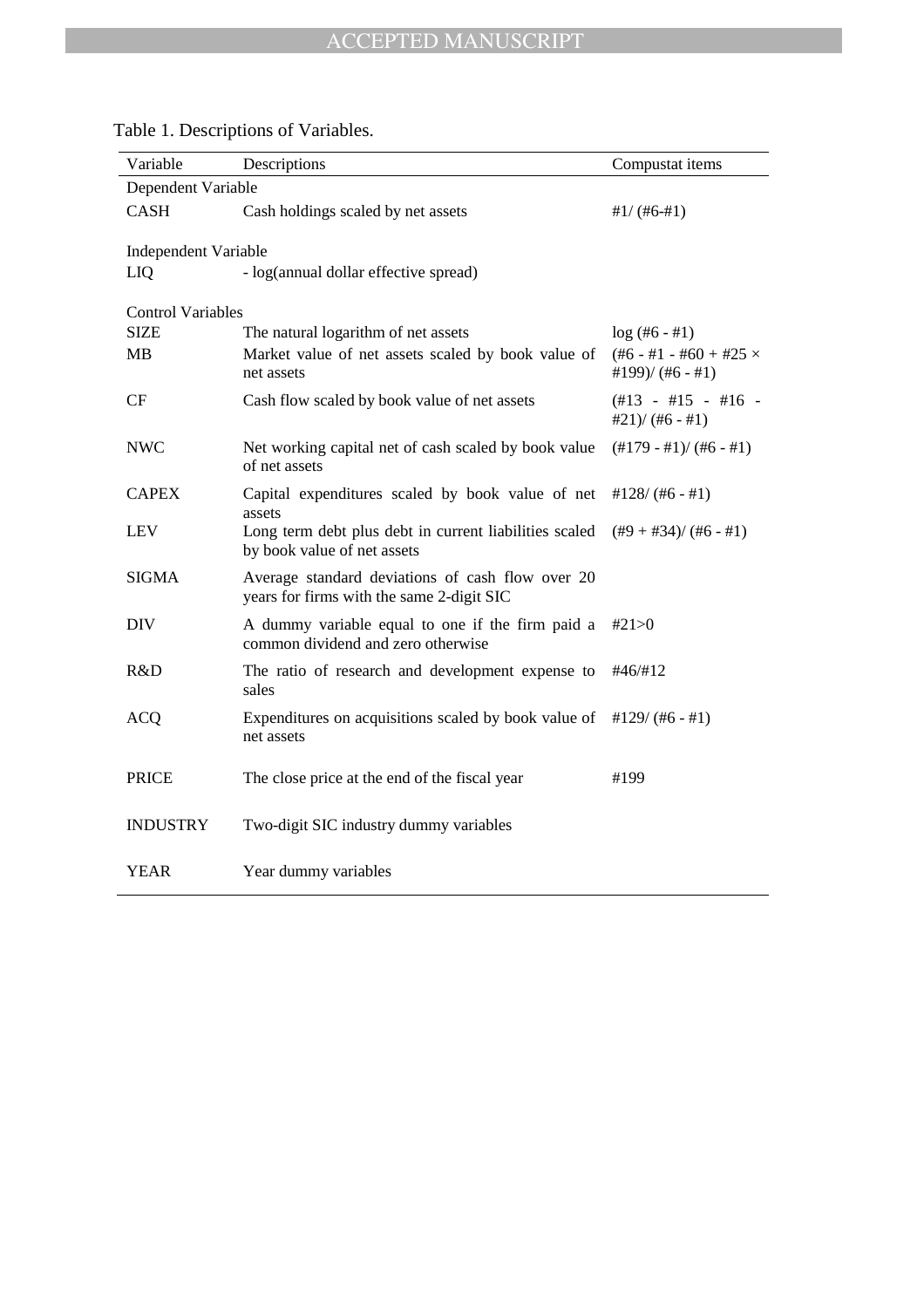| Variable     | Obs.   | Mean   | Std    | P <sub>25</sub> | Median   | P75    |
|--------------|--------|--------|--------|-----------------|----------|--------|
| <b>CASH</b>  | 48,932 | 0.312  | 0.790  | 0.018           | 0.068    | 0.238  |
| LIQ          | 48,932 | 2.858  | 1.087  | 2.026           | 2.827    | 3.815  |
| <b>SIZE</b>  | 48,932 | 5.471  | 2.295  | 3.757           | 5.372    | 7.079  |
| <b>MB</b>    | 48,932 | 3.597  | 7.421  | 1.167           | 1.688    | 2.973  |
| <b>CF</b>    | 48,932 | 0.092  | 0.696  | $-0.105$        | $-0.050$ | 0.008  |
| <b>NWC</b>   | 48,932 | 0.051  | 0.327  | $-0.054$        | 0.072    | 0.229  |
| <b>CAPEX</b> | 48,932 | 0.079  | 0.085  | 0.026           | 0.051    | 0.099  |
| <b>LEV</b>   | 48,932 | 0.239  | 0.268  | 0.015           | 0.181    | 0.358  |
| <b>SIGMA</b> | 48.932 | 0.167  | 0.183  | 0.058           | 0.106    | 0.196  |
| <b>DIV</b>   | 48,932 | 0.320  | 0.467  | 0.000           | 0.000    | 1.000  |
| R&D          | 48,932 | 0.100  | 0.566  | 0.000           | 0.002    | 0.030  |
| <b>ACQ</b>   | 48,932 | 0.029  | 0.071  | 0.000           | 0.000    | 0.015  |
| <b>PRICE</b> | 48,932 | 20.490 | 21.280 | 5.310           | 13.840   | 28.560 |

Table 2. Summary statistics.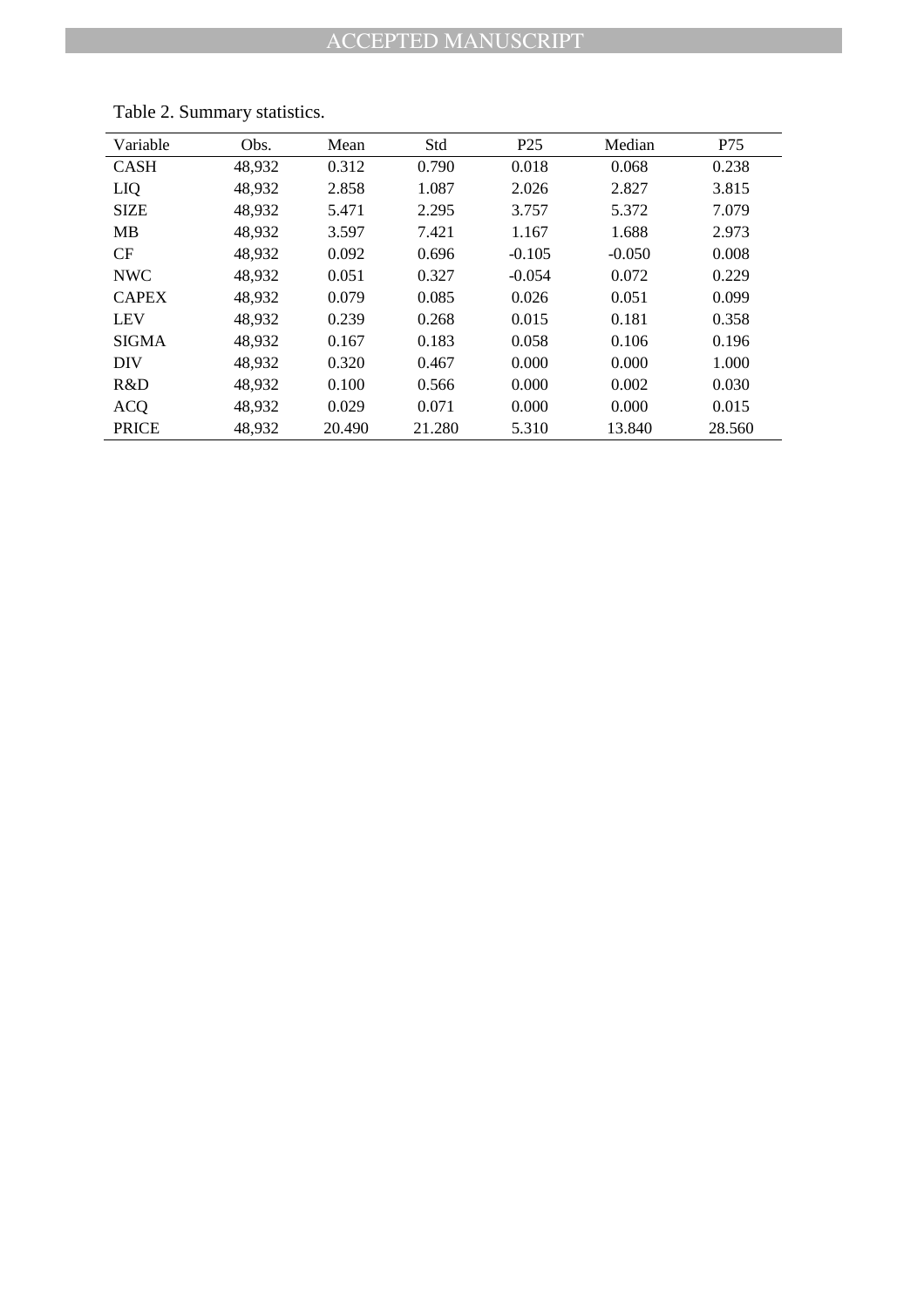| Variable           | (1)         | (2)          | (3)            | (4)                                                 |
|--------------------|-------------|--------------|----------------|-----------------------------------------------------|
| $LIQ_t$            | $-0.034***$ | $-0.055***$  |                |                                                     |
|                    | (0.002)     | (0.004)      |                |                                                     |
| $LIQ_{t-1}$        |             |              | $-0.025***$    | $-0.038***$                                         |
|                    |             |              | (0.002)        | (0.004)                                             |
| <b>SIZE</b>        | $-0.042***$ | $-0.036***$  | $-0.043***$    | $-0.039***$                                         |
|                    | (0.002)     | (0.002)      | (0.002)        | (0.002)                                             |
| <b>MB</b>          | $0.040***$  | $0.039***$   | $0.040***$     | 0.039***                                            |
|                    | (0.002)     | (0.002)      | (0.002)        | (0.002)                                             |
| CF                 | $0.321***$  | $0.309***$   | 0.289***       | $0.279***$                                          |
|                    | (0.015)     | (0.016)      | (0.016)        | (0.016)                                             |
| <b>NWC</b>         | $-0.386***$ | $-0.429***$  | $-0.369***$    | $-0.408***$                                         |
|                    | (0.022)     | (0.025)      | (0.022)        | (0.025)                                             |
| <b>CAPEX</b>       | $0.341***$  | $0.629***$   | $0.216***$     | $0.480***$                                          |
|                    | (0.046)     | (0.055)      | (0.047)        | (0.057)                                             |
| <b>LEV</b>         | $-0.178***$ | $-0.160***$  | $-0.156***$    | $-0.140***$                                         |
|                    | (0.017)     | (0.018)      | (0.017)        | (0.018)                                             |
| <b>SIGMA</b>       | $0.121***$  | $-0.339***$  | 0.093***       | $-0.315***$                                         |
|                    | (0.016)     | (0.041)      | (0.015)        | (0.040)                                             |
| <b>DIV</b>         | $-0.007*$   | 0.001        | $-0.003$       | 0.004                                               |
|                    | (0.004)     | (0.004)      | (0.003)        | (0.004)                                             |
| R&D                | $0.039**$   | $0.033**$    | $0.033*$       | 0.026                                               |
|                    | (0.016)     | (0.015)      | (0.017)        | (0.017)                                             |
| <b>ACQ</b>         | $-0.140***$ | $-0.114***$  | $-0.111***$    | $-0.098***$                                         |
|                    | (0.020)     | (0.020)      | (0.020)        | (0.020)                                             |
| <b>PRICE</b>       | $0.001***$  | $0.000**$    | $0.001***$     | $0.001***$                                          |
|                    | (0.000)     | (0.000)      | (0.000)        | (0.000)                                             |
| Intercept          | 0.449***    |              | $0.417***$     |                                                     |
|                    | (0.015)     |              | (0.015)        |                                                     |
| <b>Industry FE</b> | NO          | <b>YES</b>   | NO             | <b>YES</b>                                          |
| Year FE            | NO          | <b>YES</b>   | NO             | <b>YES</b>                                          |
| Obs.               | 48,932      | 48,932       | 43,312         | 43,312                                              |
| adj. $R^2$         | 0.606       | 0.616        | 0.592          | 0.602                                               |
| $D - 1$            |             | ጥጥጥ ጥጥ ገግግ ብ | $\mathbb{C}$ . | $-10/$<br>$E_0$ / $\sim$ $\sim$ $\frac{1}{2}$ 1.00/ |

Table 3. Regression results of baseline model.

Robust standard errors are in parentheses. \*\*\*, \*\* and \* denote significance at the 1%, 5% and 10% levels, respectively.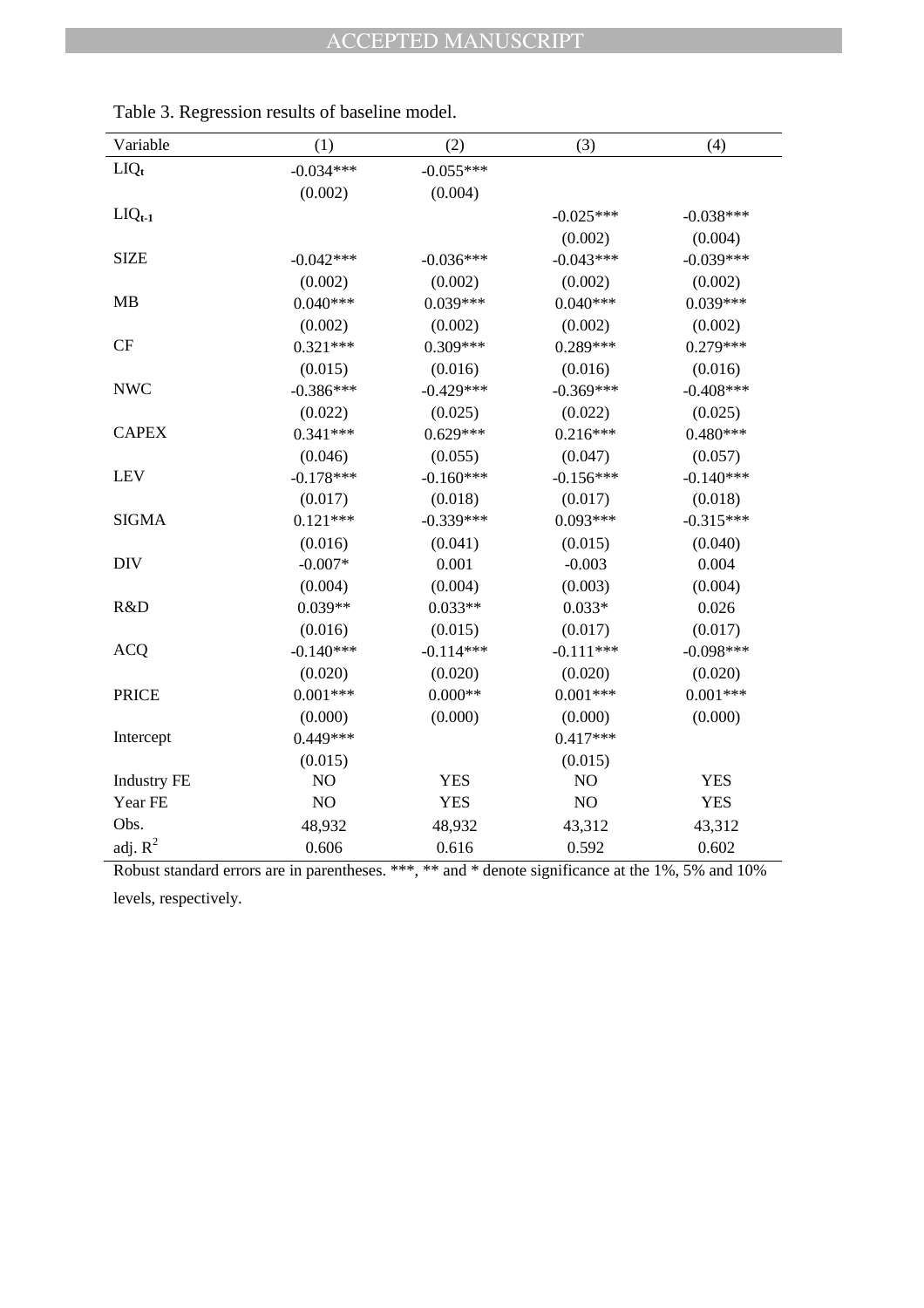| Variable           | Pre-match   | Post-match |
|--------------------|-------------|------------|
| $LIQ_{t-1}$        | $-0.270***$ | 0.014      |
|                    | (0.088)     | (0.103)    |
| $SIZE_{t-1}$       | $0.397***$  | $-0.021$   |
|                    | (0.036)     | (0.046)    |
| $MB_{t-1}$         | $0.029**$   | 0.002      |
|                    | (0.012)     | (0.010)    |
| $CF_{t-1}$         | $0.728***$  | 0.056      |
|                    | (0.139)     | (0.157)    |
| $NWC_{t-1}$        | $-0.208$    | $-0.055$   |
|                    | (0.209)     | (0.232)    |
| $CAPEX_{t-1}$      | 2.312***    | $-0.397$   |
|                    | (0.492)     | (0.613)    |
| $LEV_{t-1}$        | $-0.897***$ | $-0.082$   |
|                    | (0.170)     | (0.259)    |
| $SIGMA_{t-1}$      | $0.849**$   | $-0.330$   |
|                    | (0.401)     | (0.515)    |
| $DIV_{t-1}$        | $-0.689***$ | 0.246      |
|                    | (0.095)     | (0.139)    |
| $R&D_{t-1}$        | 0.061       | 0.151      |
|                    | (0.199)     | (0.288)    |
| $ACQ_{t-1}$        | $1.260**$   | $-0.480$   |
|                    | (0.534)     | (0.681)    |
| $PRICE_{t-1}$      | $0.015***$  | $-0.001$   |
|                    | (0.004)     | (0.004)    |
| Intercept          | $-2.075***$ | 0.087      |
|                    | (0.274)     | (0.307)    |
| <b>Industry FE</b> | Yes         | Yes        |
| Obs.               | 1,650       | 736        |
| p-value of $X^2$   | 0.000       | 0.999      |
| Pseudo $R^2$       | 0.339       | 0.006      |

Table 4. Matching diagnostic.

Robust standard errors are in parentheses. \*\*\*, \*\* and \* denote significance at the 1%, 5% and 10% levels, respectively.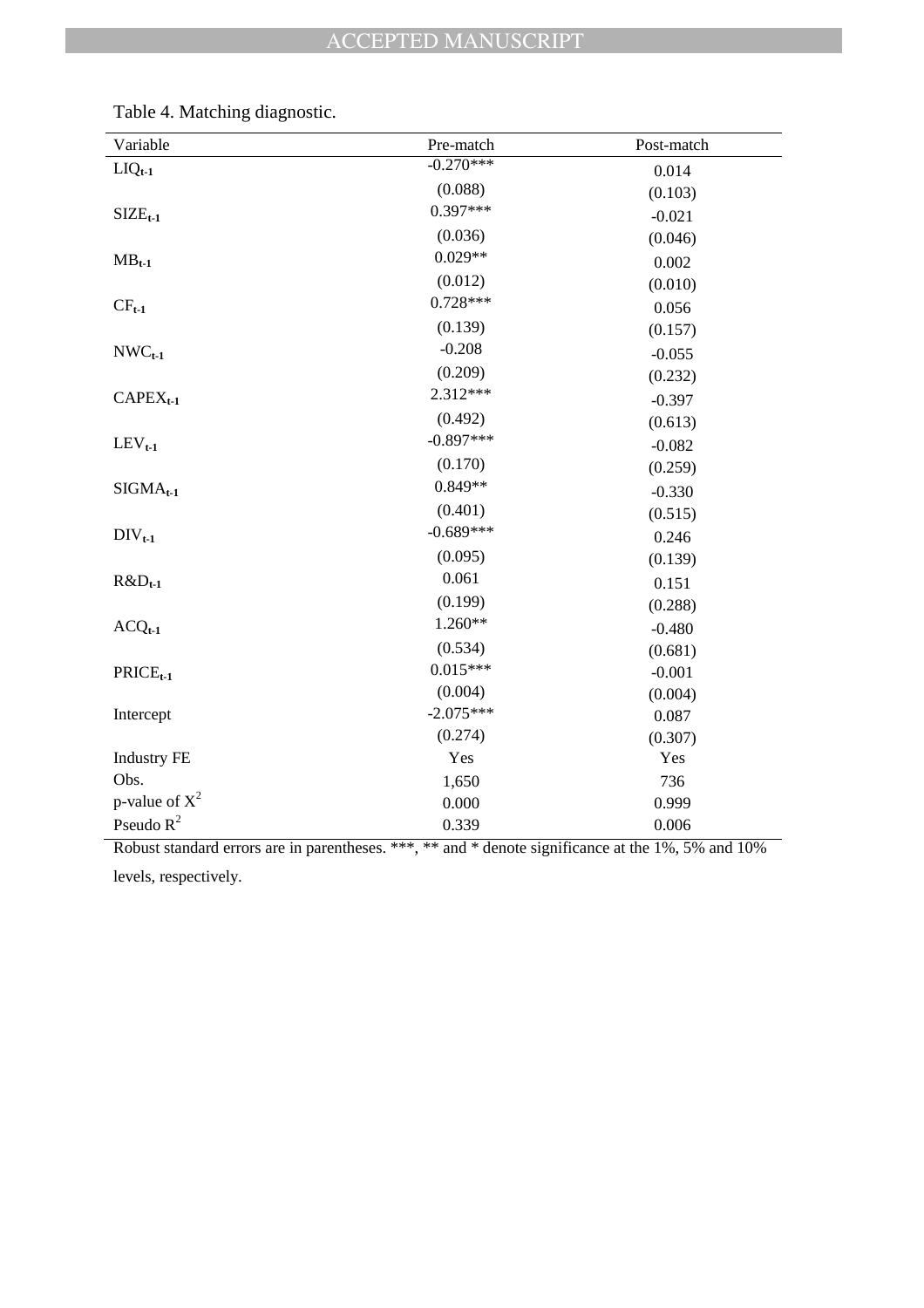| Variable      | Treatment | Control | Difference | t-Statistic |
|---------------|-----------|---------|------------|-------------|
|               |           |         |            |             |
| $LIQ_{t-1}$   | 1.920     | 1.907   | 0.013      | 0.33        |
| $SIZEt-1$     | 5.214     | 5.207   | 0.007      | 0.05        |
| $MB_{t-1}$    | 3.065     | 2.790   | 0.274      | 0.66        |
| $CF_{t-1}$    | 0.054     | 0.030   | 0.024      | 0.82        |
| $NWC_{t-1}$   | 0.102     | 0.109   | $-0.006$   | $-0.36$     |
| $CAPEX_{t-1}$ | 0.086     | 0.088   | $-0.002$   | $-0.39$     |
| $LEV_{t-1}$   | 0.228     | 0.235   | $-0.007$   | $-0.46$     |
| $SIGMA_{t-1}$ | 0.142     | 0.144   | $-0.002$   | $-0.25$     |
| $DIV_{t-1}$   | 0.293     | 0.242   | 0.052      | 1.58        |
| $R&D_{t-1}$   | 0.047     | 0.035   | 0.012      | 0.79        |
| $ACQt-1$      | 0.031     | 0.034   | $-0.003$   | $-0.64$     |
| $PRICE_{t-1}$ | 15.304    | 14.866  | 0.438      | 0.40        |

|  |  |  | Table 5. Post-matching differences. |
|--|--|--|-------------------------------------|
|--|--|--|-------------------------------------|

\*\*\*, \*\* and \* denote significance at the 1%, 5% and 10% levels, respectively.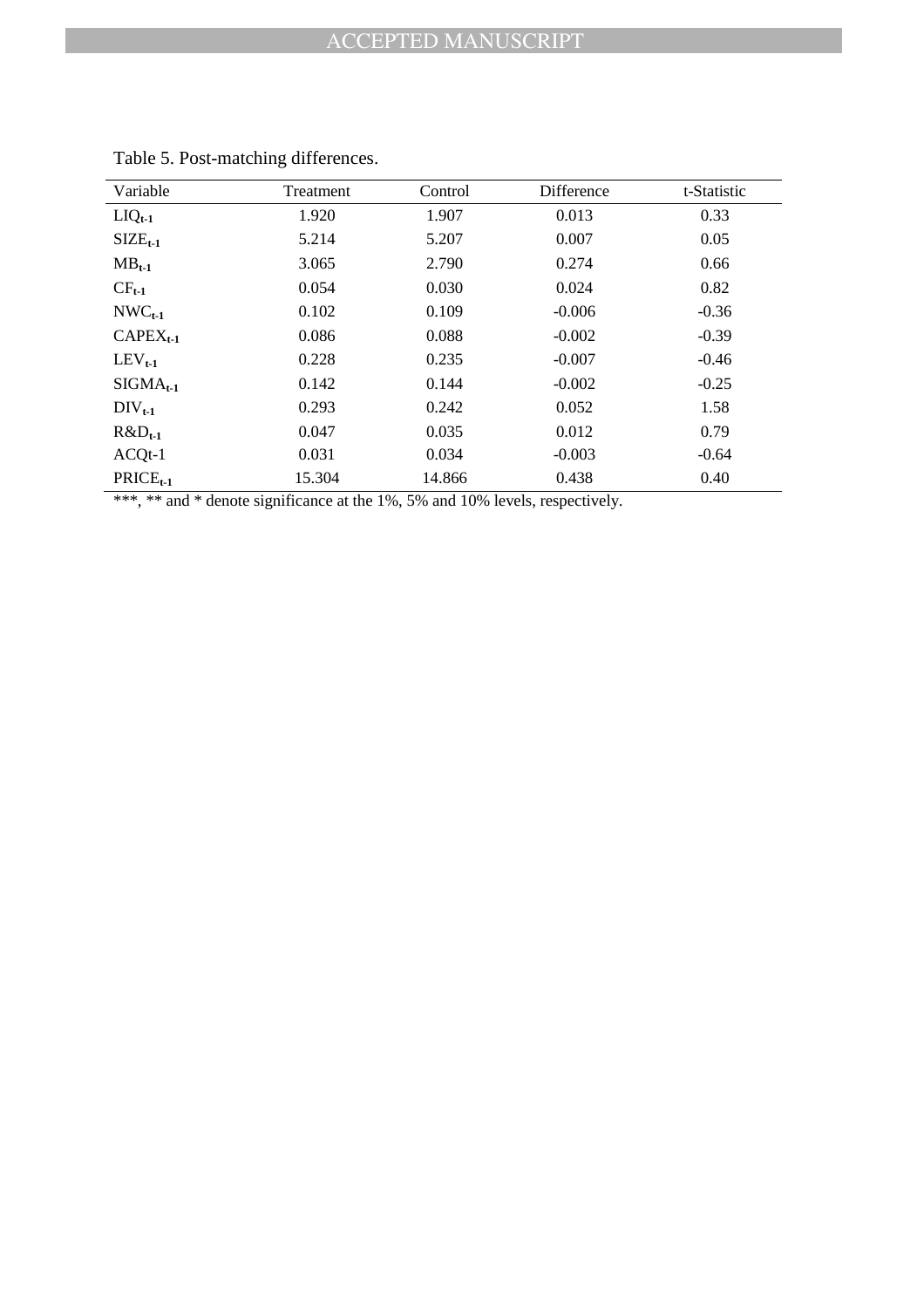| Variable           | (1)            | (2)            | (3)            | (4)         |  |
|--------------------|----------------|----------------|----------------|-------------|--|
| After              | 0.017          | 0.028          |                |             |  |
|                    | (0.017)        | (0.018)        |                |             |  |
| Treat              | $0.036*$       | $0.039*$       | 0.032          | 0.035       |  |
|                    | (0.022)        | (0.022)        | (0.022)        | (0.022)     |  |
| Treat*After        | $-0.109***$    | $-0.111***$    | $-0.105***$    | $-0.107***$ |  |
|                    | (0.022)        | (0.022)        | (0.022)        | (0.021)     |  |
| <b>Control</b>     | <b>YES</b>     | <b>YES</b>     | <b>YES</b>     | <b>YES</b>  |  |
| <b>Industry FE</b> | N <sub>O</sub> | <b>YES</b>     | N <sub>O</sub> | <b>YES</b>  |  |
| Year FE            | N <sub>O</sub> | N <sub>O</sub> | <b>YES</b>     | <b>YES</b>  |  |
| Obs.               | 3,766          | 3,766          | 3,766          | 3,766       |  |
| adj. $R^2$         | 0.476          | 0.482          | 0.477          | 0.484       |  |
|                    |                |                |                |             |  |

## Table 6. DID regressions.

Control variables are the same as in Table 3. Robust standard errors are in parentheses. \*\*\*, \*\* and \* denote significance at the 1%, 5% and 10% levels, respectively.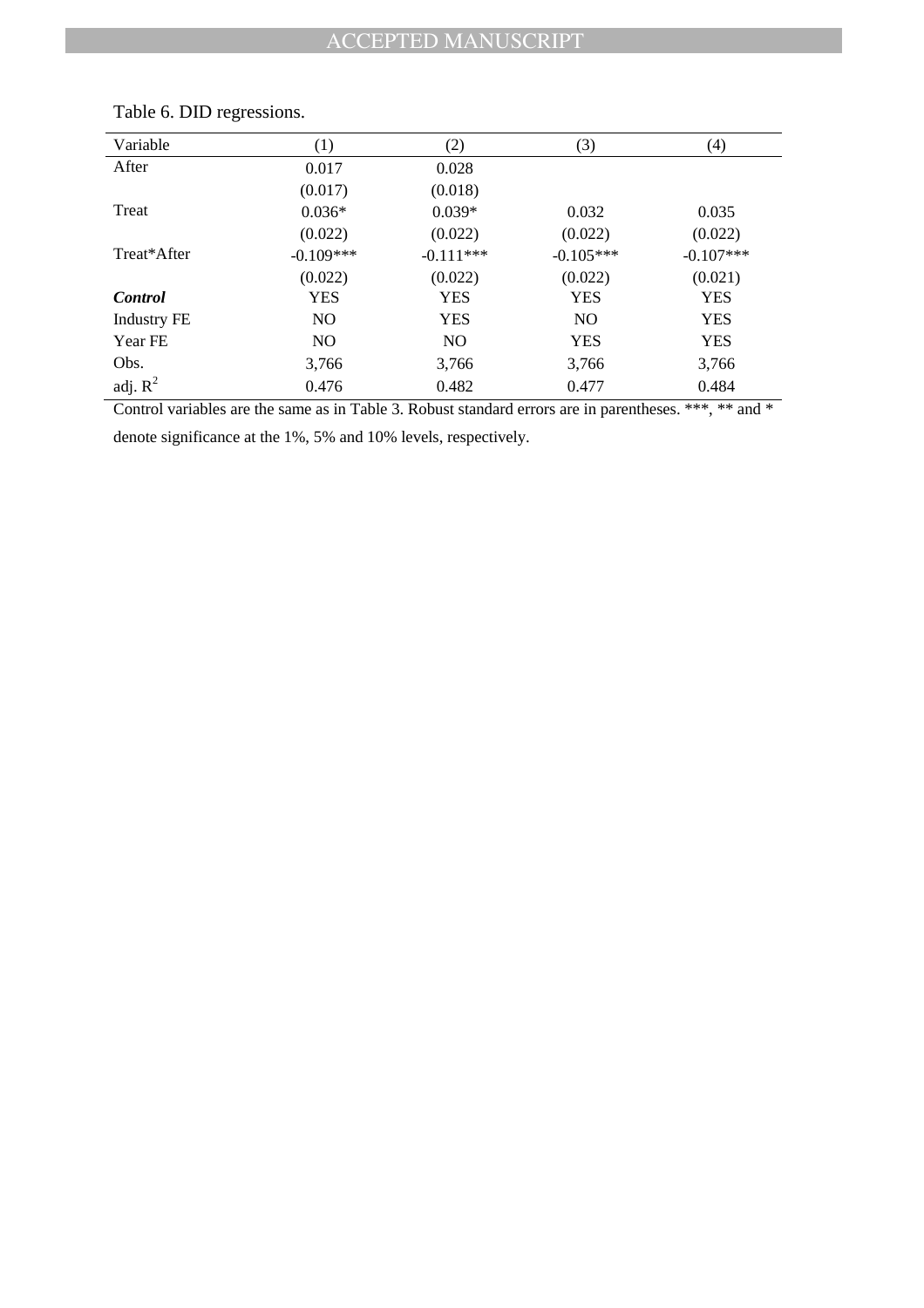|                    |             | Panel A: High-tech |             | Panel B: Manufacturing |
|--------------------|-------------|--------------------|-------------|------------------------|
| Variable           | Pre-match   | Post-match         | Pre-match   | Post-match             |
| $LIQ_{t-1}$        | $-1.229***$ | 0.098              | $-0.094$    | $-0.001$               |
|                    | (0.205)     | (0.248)            | (0.231)     | (0.245)                |
| $SIZE_{t-1}$       | $0.473***$  | 0.027              | $0.519***$  | $-0.069$               |
|                    | (0.075)     | (0.094)            | (0.101)     | (0.143)                |
| $MB_{t-1}$         | $0.035**$   | 0.004              | $0.351**$   | 0.073                  |
|                    | (0.017)     | (0.015)            | (0.159)     | (0.207)                |
| $CF_{t-1}$         | 0.293       | 0.110              | 1.934*      | $-2.091$               |
|                    | (0.217)     | (0.298)            | (1.045)     | (1.754)                |
| $NWC_{t-1}$        | $-0.267$    | 0.268              | $-1.721***$ | 1.045                  |
|                    | (0.349)     | (0.480)            | (0.646)     | (0.959)                |
| $CAPEX_{t-1}$      | 4.993***    | $-1.506$           | 1.859       | 0.733                  |
|                    | (1.186)     | (1.502)            | (2.564)     | (3.063)                |
| $LEV_{t-1}$        | $-0.549$    | $-0.356$           | $-0.900$    | 0.648                  |
|                    | (0.383)     | (0.522)            | (0.616)     | (0.897)                |
| $SIGMA_{t-1}$      | $-1.833$    | 0.955              | $-0.475$    | $-0.548$               |
|                    | (1.622)     | (2.161)            | (0.639)     | (0.808)                |
| $DIV_{t-1}$        | $-1.175***$ | 0.527              | $-0.379*$   | 0.047                  |
|                    | (0.324)     | (0.438)            | (0.202)     | (0.296)                |
| $R&D_{t-1}$        | $-0.405$    | 0.193              | 12.870      | $-5.265$               |
|                    | (0.419)     | (0.481)            | (8.136)     | (11.899)               |
| $ACQ_{t-1}$        | 0.908       | $-0.133$           | $3.091*$    | $-0.900$               |
|                    | (0.848)     | (1.459)            | (1.686)     | (2.338)                |
| $PRICE_{t-1}$      | 0.001       | $-0.003$           | $-0.006$    | 0.005                  |
|                    | (0.007)     | (0.007)            | (0.010)     | (0.012)                |
| Intercept          | $-0.401$    | $-0.303$           | $-2.921***$ | 0.048                  |
|                    | (0.543)     | (0.638)            | (0.636)     | (0.792)                |
| <b>Industry FE</b> | Yes         | Yes                | Yes         | Yes                    |
| Obs.               | 452         | 170                | 276         | 108                    |
| p-value of $X^2$   | 0.000       | 0.976              | 0.000       | 0.970                  |
| Pseudo $R^2$       | 0.429       | 0.019              | 0.384       | 0.031                  |

|  |  | Table 7. Matching diagnostic for high-tech firms and manufacturing firms. |
|--|--|---------------------------------------------------------------------------|
|  |  |                                                                           |

Robust standard errors are in parentheses. \*\*\*, \*\* and \* denote significance at the 1%, 5% and 10% levels, respectively.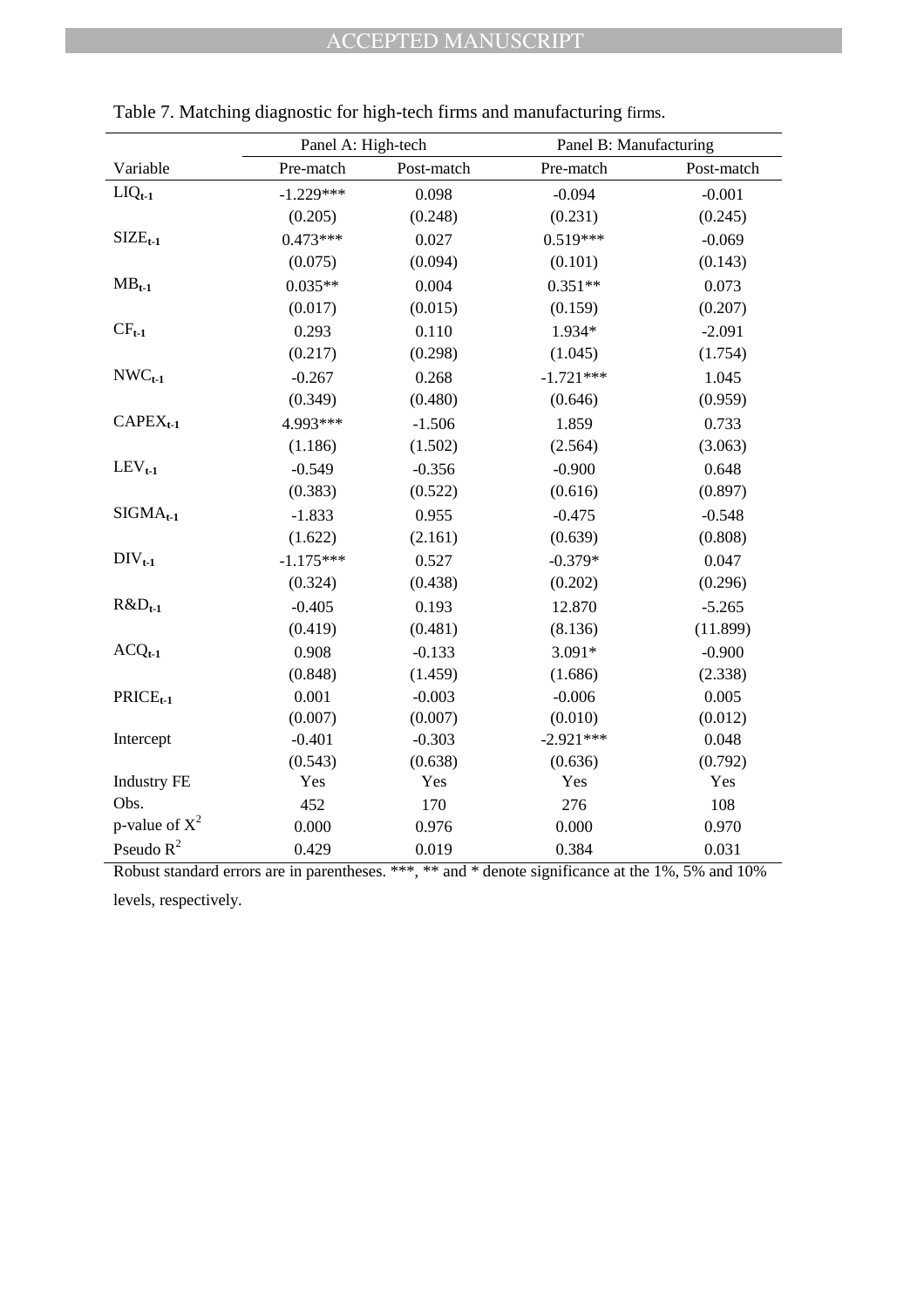|               |           | Panel A: High-tech     |            |             |
|---------------|-----------|------------------------|------------|-------------|
| Variable      | Treatment | Control                | Difference | t-Statistic |
| $LIQ_{t-1}$   | 1.650     | 1.656                  | $-0.006$   | $-0.07$     |
| $SIZEt-1$     | 4.903     | 4.743                  | 0.160      | 0.63        |
| $MB_{t-1}$    | 5.198     | 4.579                  | 0.619      | 0.46        |
| $CF_{t-1}$    | 0.008     | 0.024                  | $-0.016$   | $-0.21$     |
| $NWC_{t-1}$   | 0.110     | 0.086                  | 0.024      | 0.52        |
| $CAPEX_{t-1}$ | 0.084     | 0.098                  | $-0.014$   | $-1.08$     |
| $LEV_{t-1}$   | 0.138     | 0.164                  | $-0.026$   | $-0.80$     |
| $SIGMA_{t-1}$ | 0.168     | 0.167                  | 0.001      | 0.15        |
| $DIV_{t-1}$   | 0.106     | 0.059                  | 0.047      | 1.11        |
| $R&D_{t-1}$   | 0.050     | 0.037                  | 0.013      | 0.37        |
| $ACQ_{t-1}$   | 0.037     | 0.037                  | 0.000      | 0.01        |
| $PRICE_{t-1}$ | 18.940    | 17.760                 | 1.180      | 0.39        |
|               |           | Panel B: Manufacturing |            |             |
| Variable      | Treatment | Control                | Difference | t-Statistic |
| $LIQ_{t-1}$   | 1.922     | 1.952                  | $-0.030$   | $-0.26$     |
| $SIZE_{t-1}$  | 5.975     | 5.941                  | 0.034      | 0.11        |
| $MB_{t-1}$    | 1.504     | 1.443                  | 0.061      | 0.39        |
| $CF_{t-1}$    | 0.055     | 0.077                  | $-0.022$   | $-1.29$     |
| $NWC_{t-1}$   | 0.191     | 0.165                  | 0.026      | 0.98        |
| $CAPEX_{t-1}$ | 0.063     | 0.059                  | 0.004      | 0.47        |
| $LEV_{t-1}$   | 0.296     | 0.302                  | $-0.006$   | $-0.15$     |
| $SIGMA_{t-1}$ | 0.144     | 0.170                  | $-0.026$   | $-0.86$     |
| $DIV_{t-1}$   | 0.574     | 0.574                  | 0.000      | 0.00        |
| $R&D_{t-1}$   | 0.007     | 0.008                  | $-0.001$   | $-0.35$     |
| $ACQ_{t-1}$   | 0.029     | 0.031                  | $-0.002$   | $-0.20$     |
| $PRICE_{t-1}$ | 19.370    | 17.030                 | 2.340      | 0.79        |

| Table 8. Post-matching differences for high-tech firms and manufacturing firms. |  |  |  |  |
|---------------------------------------------------------------------------------|--|--|--|--|
|                                                                                 |  |  |  |  |

\*\*\*, \*\* and \* denote significance at the 1%, 5% and 10% levels, respectively.